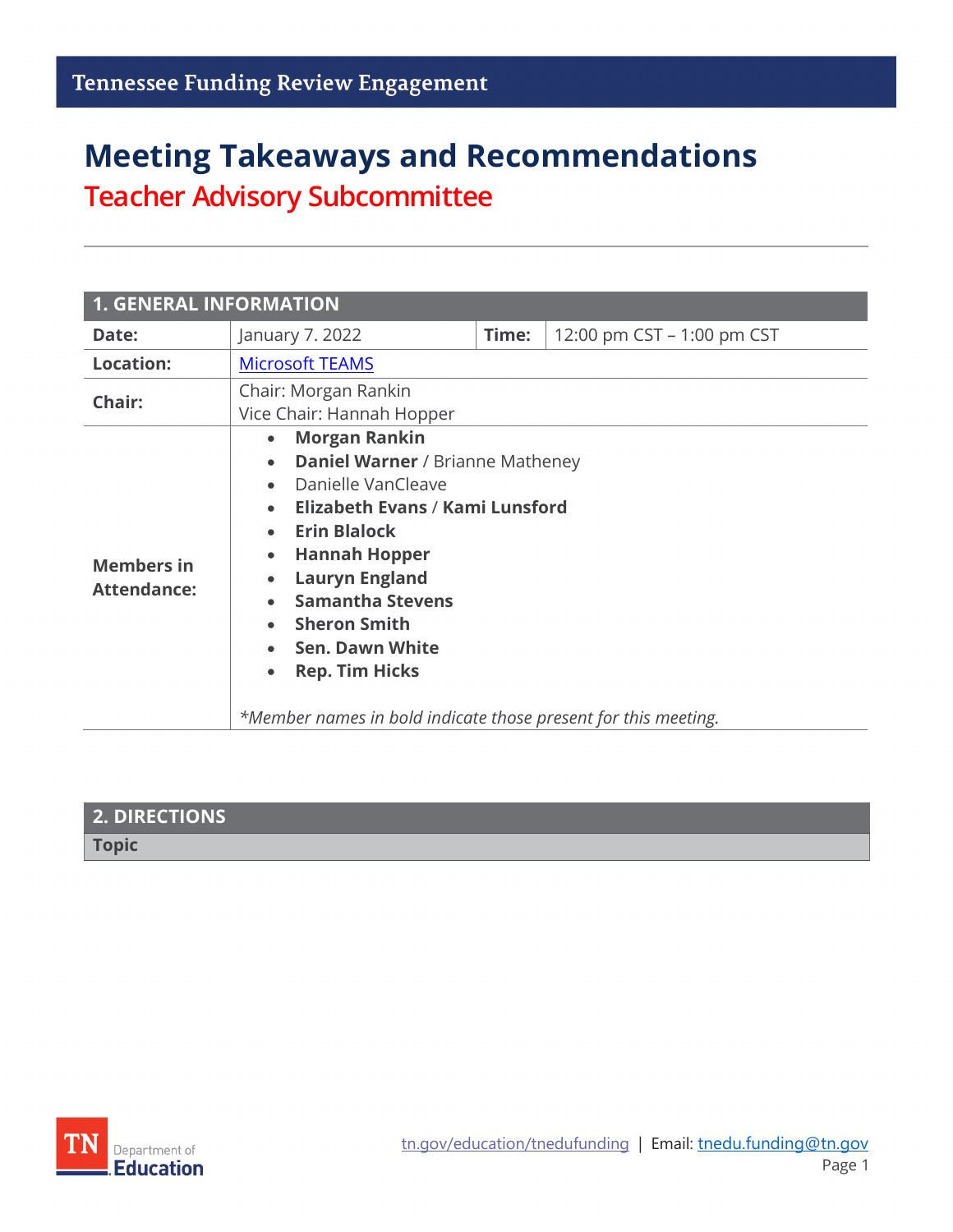#### **Tennessee Funding Review Engagement**

Please list specific supports and services that you would like to see incorporated into the funding formula for each category. (In other words, what supports and services do you think are most important so that the cost of those supports and services can be included. It does not mean a district MUST spend money in a certain way, only that they would be funded to do so). Please prioritize each item as a:

- **Must Have:** Those supports and services required as a result of federal and/or state law, for safety, or similar.
- **Should Have:** Those supports and services that may not be mandatory but are essential to ensure the student or student group receives access to a quality education.
- **Nice to Have:** Those supports and services that are not mandatory and not essential, but (1) may provide a clear and added benefit to students and (2) have a clear return on the investment related to student achievement and future success.
- **Long Shot:** All other supports and services ideas.

### **Subcommittee Supports and Services Prioritization**

|             | <b>SUBCOMMITTEE FEEDBACK AND REFLECTIONS</b>                                                                                                                                                                                                                                                                                                                                                                                                                                                                                           |  |
|-------------|----------------------------------------------------------------------------------------------------------------------------------------------------------------------------------------------------------------------------------------------------------------------------------------------------------------------------------------------------------------------------------------------------------------------------------------------------------------------------------------------------------------------------------------|--|
| <b>BASE</b> | <b>Student/Teacher Ratios:</b>                                                                                                                                                                                                                                                                                                                                                                                                                                                                                                         |  |
|             | $\bullet$ K-3:<br>average student/teacher ratio: 1:15 (school level)<br>$\circ$<br>student/teacher max: 1:20 (school level)<br>$\circ$<br>$\bullet$ 5-8:<br>average student/teacher ratio: 1:20 (school level)<br>$\circ$<br>student/teacher max: 1:25 (school level)<br>$\circ$<br>$\bullet$ 9-12:<br>average student/teacher ratio: 1:25 (school level)<br>$\circ$<br>student/teacher max: 1:30 (school level)<br>$\circ$<br>Counselors:<br>$\bullet$ 1:200 for K-12<br>Under 200 still must have a full-time counselor<br>$\bullet$ |  |

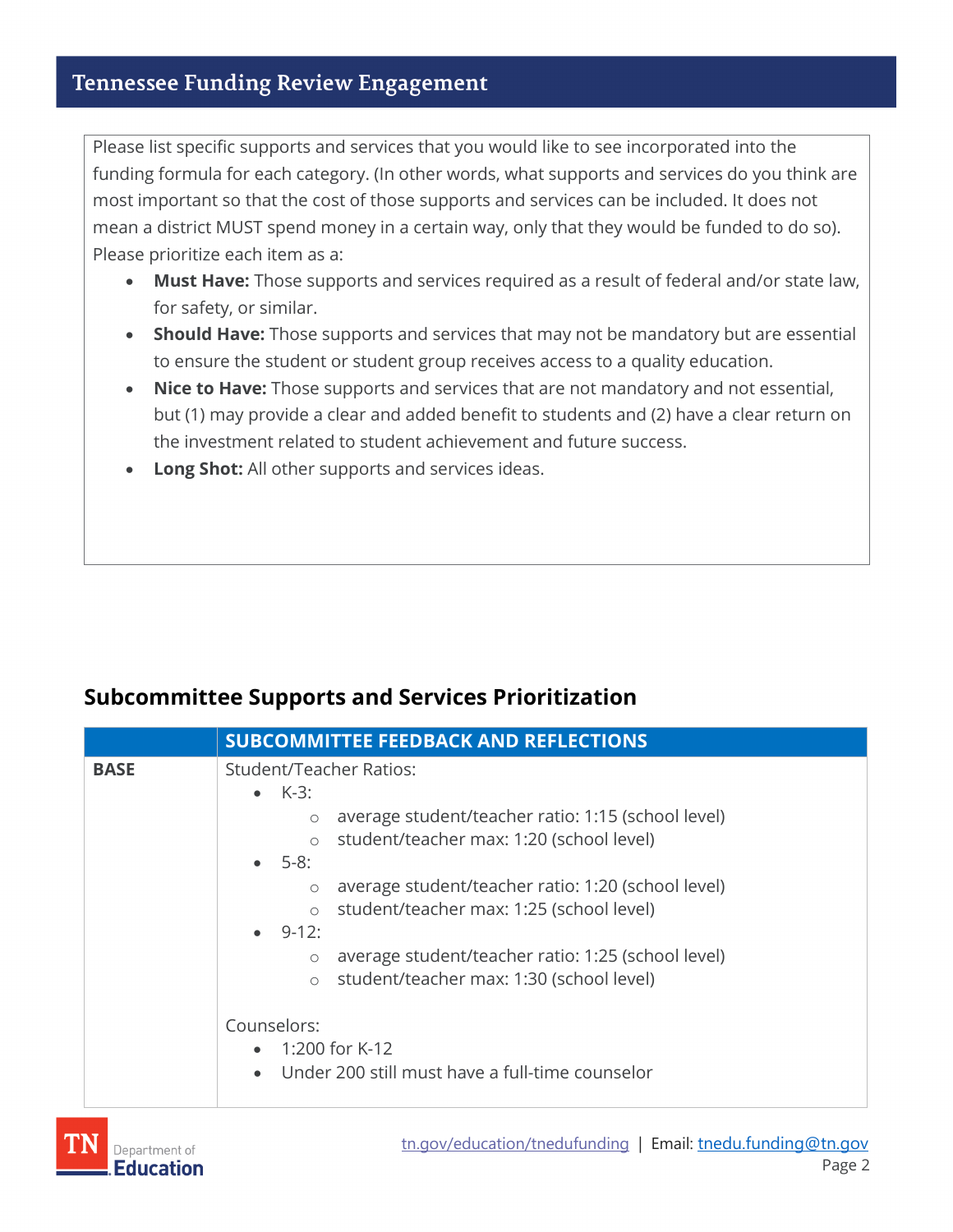# **Tennessee Funding Review Engagement**

|                                 | <b>Teacher Recruit and Retain:</b><br>20% pay increase to base salary with a minimum of 50K<br>Increase planning time<br>$\bullet$<br><b>OTHER MUST HAVES:</b><br><b>Nurses</b><br>$\bullet$<br>SRO<br>Univ PK<br>start at age 3<br>$\circ$<br>include transportation<br>$\circ$<br>taught by certified teachers<br>$\circ$<br>ratio of 1:15<br>$\circ$<br>counselor/social workers 1:100 (could be a shared position)<br>$\circ$                |
|---------------------------------|--------------------------------------------------------------------------------------------------------------------------------------------------------------------------------------------------------------------------------------------------------------------------------------------------------------------------------------------------------------------------------------------------------------------------------------------------|
| <b>WEIGHT</b>                   | Separate Unique Learning needs<br>$\bullet$<br>Add trauma to the Unique Learning Needs bucket<br>Pull ED out of the Unique Learning Needs bucket so it is independently<br>considered<br>Use WIDA data to support weighting<br>$\bullet$<br>Charter schools do not need to receive additional dollars beyond typical<br>$\bullet$<br>state funding - not weighted to generate more funding. Should come<br>from the same base as public schools. |
| <b>DIRECT</b><br><b>FUNDING</b> | Increased salaries for CTE teachers (mitigates issues recruiting/retaining<br>$\bullet$<br>industry teachers) - uniform across the state<br>CTE equipment costs<br>$\bullet$<br>Fine Arts / Foreign Lang. programs K-12<br>$\bullet$                                                                                                                                                                                                             |
| <b>OUTCOMES</b>                 | Consider open to ALL students but with a heavier weight on<br>$\bullet$<br>marginalized students/communities                                                                                                                                                                                                                                                                                                                                     |

## **Subcommittee Policy Reflections and Feedback**

| <b>Policy Idea</b> | <b>Subcommittee Feedback</b> |
|--------------------|------------------------------|
| <b>Policy</b>      | Content                      |
| <b>Policy</b>      | Content                      |
| <b>Policy</b>      | Content                      |